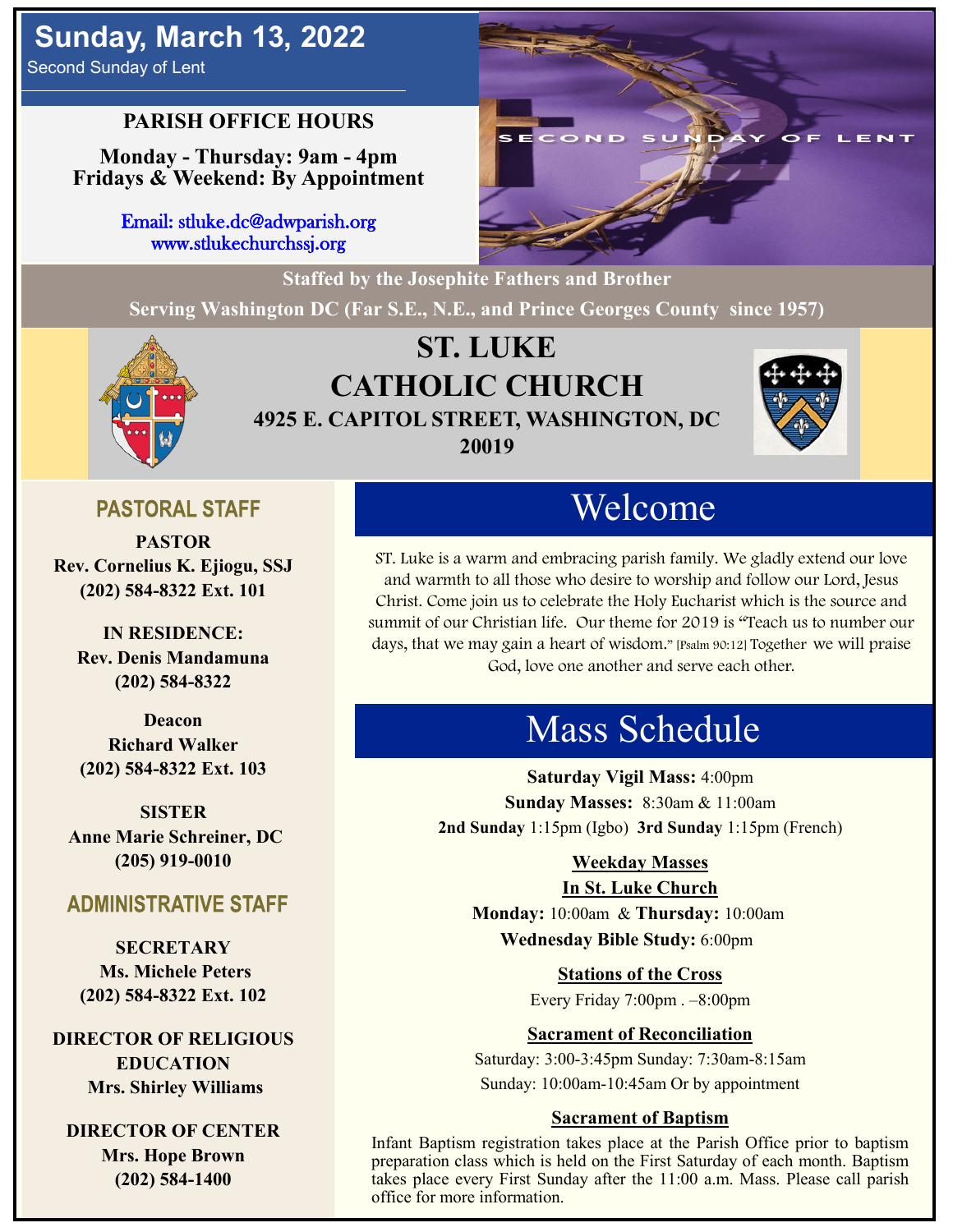**Second Sunday of Lent Sunday, March 13, 2022** 

# PASTOR'S CORNER

#### THE TRANSFIGURATION OF THE LORD

 The Transfiguration of Christ is the culminating point of His public life, as His Baptism is its starting point, and His Ascension its end. Moreover, this glorious event has been related in detail by St. Matthew (17:1-6) St. Mark (9:1-8), and St. Luke (9:28-36), while St. Peter (2 Peter 1:16-18) and St. John (1:14) two of the privileged witnesses, make allusion to it.

 About a week after His sojourn in Caesarea Philippi, Jesus took with him Peter and James and John and led them to a high mountain apart, where He was transfigured before their ravished eyes. St. Matthew and St. Mark express this phenomenon by the work metemorphothe, which the Vulgate renders transfiguratus est. The Synoptics explain the true meaning of the word by adding "his face did shine as the sun: and his garments became white as snow," according to the Vulgate, or "as light," according to the Greek Text.

 This dazzling brightness which emanated from His whole Body was produced by an interior shining of His Divinity. False Judaism had rejected the Messias, and now true Judaism, represented by Moses and Elias, the Law and the Prophets, recognized and adored Him, while for the second time God the Father proclaimed Him His onlybegotten and well-loved Son.

 By this glorious manifestation the Divine Master, who had just foretold His Passion to the Apostles (Matthew 16:21), and who spoke with Moses and Elias of the trials which awaited Him at Jerusalem, strengthened the faith of his three friends and prepared them for the terrible struggle of which they were to be witnesses in Gethsemani, by giving them a foretaste of the glory and heavenly delights to which we attain by suffering.

Culled from http://www.newadvebt,irg/cathen/15019.htm

#### Reflection for second Sunday of lent

. There is so much wisdom in the first commandment. The daily demands of life, current political ideologies and dynamics, social expectations, corporate philosophies, and even technology can easily become lesser gods. We can find ourselves beholden to and held captive by these secular constructs and systems. Even for those who profess a faith in the one true God, these lesser, attractive but false gods are a temptation. Being overly preoccupied and even obsessed with the state of our present lives, we lose sight of our real destiny and purpose.

 Jesus showed his disciples a glimpse of this destiny when he was transfigured before their eyes. In fact, Peter was so caught up in the brilliance, awe, and sacredness of these fleeting moments that he wanted to extend them as long as possible. Wonderful things happen when we leave our illusions and discover something that is true. This is why creating some sacred space in our lives for reflection, prayer, renewal, refreshment, centering ourselves, and disconnecting from the noise is so important. It shows us how false and shallow our lives can be and what is really of importance. Do you create some kind of sacred space in your life? Lent is a perfect time to do so.

 St. Irenaeus, one of the early fathers and martyrs of the Catholic Church, said that, "he who was the Son of God became the Son of Man that man … might become the son of God." We mistakenly believe that life is all about us. It's not. Ours is a journey of transformation in which we become more and more one with the mind of Christ and Christ himself. St. Augustine saw this same transformation occurring when the Eucharist is received. In receiving the Eucharist, we become what we eat, the Body of Christ. Honestly acknowledging false gods that we cling to can open the door for God to show us the wholeness and holiness to which we are called. Take time to discover the sacred. When we do, we will want to stay there for a while. Then, when we return to our personal affairs, we will see more clearly.

Liturgical Publication 2015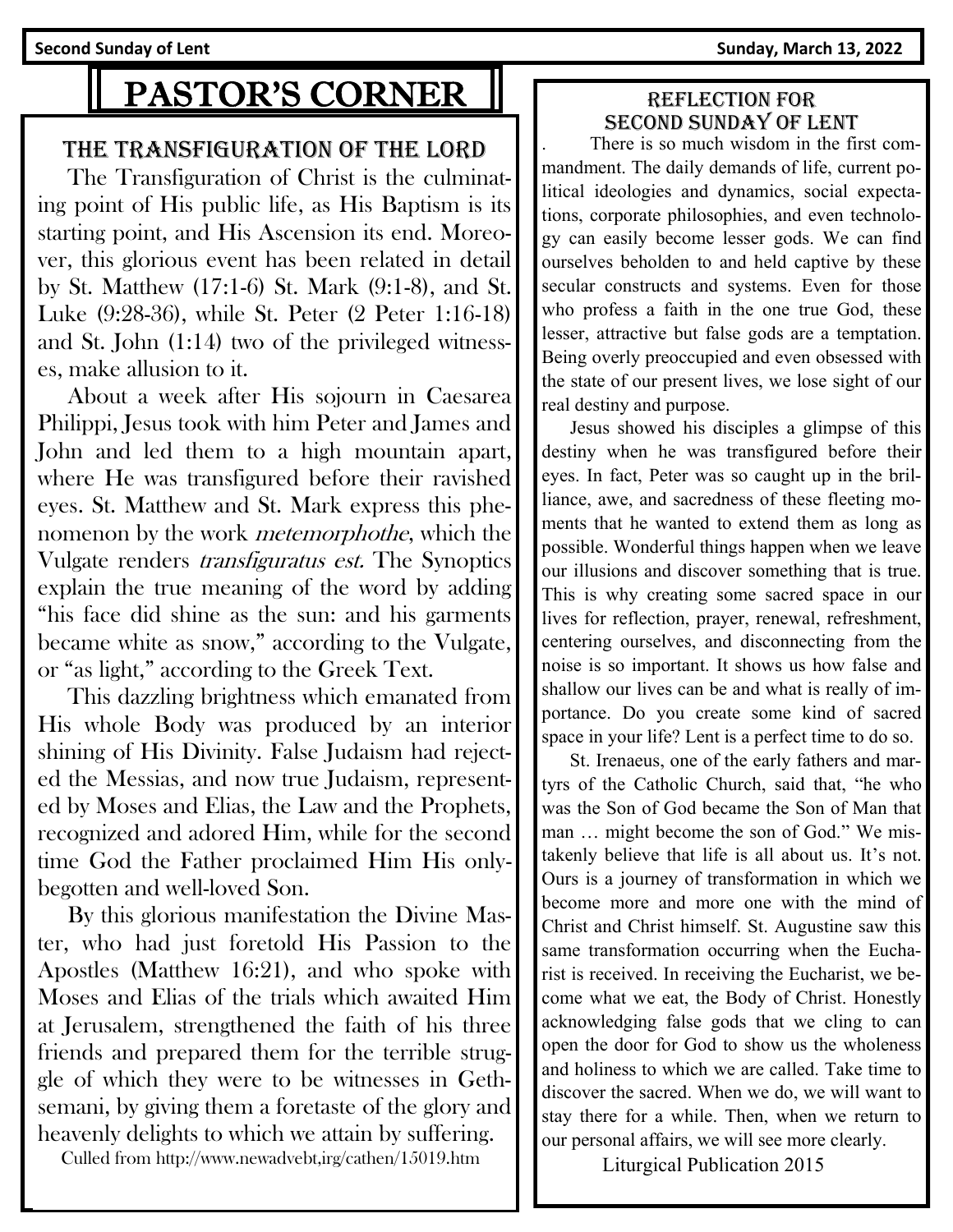#### **Second Sunday of Lent Sunday, March 13, 2022**

#### HAPPY BIRTHDAY/ANNIVERSARY

We would like to wish a wonderful happy birthday

to Joyce Diggs, Terrenthia Sweeney, RoseMarie Jones, Rita Brown-Hall, and Mary Cooper.

# MAY THE JOY OF THE LORD BE YOU STRENGTH!!!

# Church Support

Please consider making a donation to support our parish during this trying times. You may Drop off or mail your gifts to the parish. You may give online through our website: http:www.stlukechurchssj.org/ And clicking on the donate button. You may also **TEXT**: 202-335-3116

**Readings for the week of March 13, 2022**

**Sunday:** Genesis 15:5-12, 17-18/Psalms 27:1, 7-8, 8-9, 13-14/Philippians 3:17—4:1 or 3:20—4:1/Luke 9:28b-36 **Monday:** Deuteronomy 9:4b-10/Psalms 79:8, 9, 11 and 13/Luke 6:36-38 **Tuesday:** Isaiah 1:10, 16-20/Psalms 50:8-9, 16bc-17, 21 and 23/Matthew 23:1-12 **Wednesday:** Jeremiah 18:18-20/Psalms 31:5-6, 14, 15-16/Matthew 20:17-28 **Thursday:** Jeremiah 17:5-10/Psalms 1:1-2, 3, 4 and 6/Luke 16:19-31 **Friday:** Genesis 37:3-4, 12-13a, 17b-28a/ Psalms 105:16-17, 18-19, 20-21/Matthew 21:33- 43, 45-46 **Saturday:** 2 Samuel 7:4-5a, 12-14a, 16/ Psalms 89:2-3, 4-5, 27 and 29/Romans 4:13, 16-18, 22/Matthew 1:16, 18-21, 24a or Luke 2:41-51a

#### **WEEKLY MASS**

**Monday 3/14 God's blessings and protection for Fr. Joseph Rodney by Wil-son Family**

**Tuesday 3/15 Lenten Weekday**

**Wednesday 3/16 Lenten Weekday**

**Thursday 3/17 God's Blessings and protection for Fr. Jo-seph Rodney by Wilson Family**

**Friday 3/18 St. Cyril of Jerusalem** 

**Saturday 3/19 God's Blessings and protection for Fr. Jo-**

## Pray for the Sick & Shut-In of Our Parish

Barbara Barnes Blanche Bourm Barbara Batts Tanisha Bennett Tammy Berry William P. Brown Ruth Bundy Beatrice Carroll Melinda Conrad-Brown Edith Cornish Aniceto Charles Patricia Chase Valene Chemoo Joyce Cristwell Alvera Dance

Iyana Davage Joyce Diggs Lamont Diggs, Sr. Crawley Easely Marita C. Edelin Joshua M. Faison Kimbolyn Flowers Anthony Flowers Tina Garvin Florence Hall Steve Halle Chris Hawkins Charlene Haywood Brenda Henson James Holley Rudolph Holley

James Hughes Melvin Jamison Mary Ann Johnson David & Keisha Jones Dawn Lattimer Lawrence Lee Maria A. Logan Bernadette Mahoney Doreene Mahoney Barbara Mallory Doris McCannon Alice L. Montague Veronica Murray David Neal Florence Patterson Marlene Patterson

Silvia Perry Doreene Redd Corley Redd Leroy Sandifer Betty Smith Kayla Tatum Rolland Taylor Gloria Thompson-Price James F. Thompson, Jr. Matthew Thompson Barbara B. Tyler Wayne A. Wallace Marquita Ward Shiela Washington Steven Washington

Cecelia Williams Wellington Waters Dolores Woodard, Jr. Harold Woodard, Sr.

St Luke military families.

All the Homeless men and women in our community.

Please pray for all those who are sick but have no one to pray for them